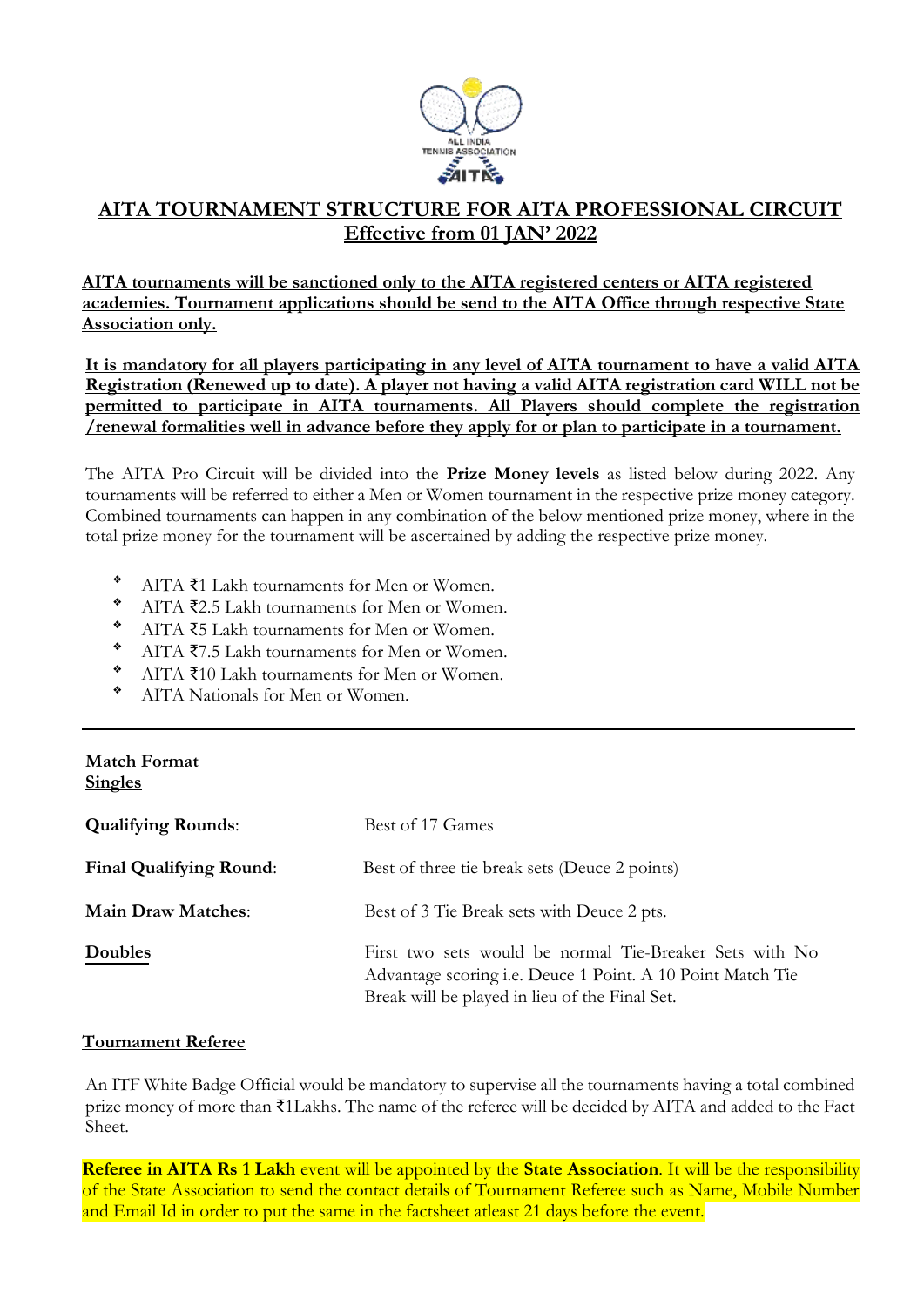# **Organizational requirements:**

# **Courts:**

**A venue must have a minimum of three courts or two lighted courts having the same surface** with a minimum of 380 Lux (12 units) with enough tournament staff to extend the matches into the night. Under exceptional circumstances, and due to unfavorable weather conditions, if another venue is clubbed with the main venue, it would be responsibility of the organizers to provide proper transportation between the 2 venues.

**Balls:** AITA approved balls are to be used for all tournaments. Same balls are to be used for qualifying and main draw. Good condition practice balls are to be made available to the players for practice on deposit. For qualifying matches minimum of 3 balls are to be provided. For each main draw match 3 new balls are to be provided for each match.

**Sports Physio:** It is a must to have a sports physio/ doctor on site to help the players with injuries during the hours of play.

**Water:** Drinking water is to be provided on court for players during the matches.

# **Obligations Binding a Player:**

**For the year 2022,** the age eligibility to participate in AITA men or women tournament is as follows

| <b>CATEGORY</b> | <b>ELIGIBLE DOB</b>            |  |
|-----------------|--------------------------------|--|
| Men & Women     | Players born till $31/12/2007$ |  |

No player shall participate in more than 1 tournament in a week. A player can however lose in main draw of week and take part in qualifying of the tournament for which main draw starts the following week. One tournament in week will be applicable to all AITA tournaments and will include ITF/ ATP/WTA/ATT tournaments as well.

# **Acceptance for Singles**.

The entries for singles will be based on the AITA ranking list prepared in accordance with the ranking list available at the time of entry deadline. Any tie in the players ranking will be broken in AITA office at the time of preparation of the acceptance list.

# **Acceptance for Doubles.**

# *For Men*

The doubles acceptance would be on the basis of the **combined best singles or doubles ranking** of a team. It means that we have to combine the best ranking of a player out of singles or doubles and add with the best ranking out of singles or doubles of his partner. (for eg. Player A has a singles rank of 200 and doubles rank of 150 and his partner B has a singles rank of 75 and doubles rank of 300….their combines ranking would be 225 by adding doubles rank of 150 of player A and singles rank of 75 of player B)

Seeding for the Men doubles will be based on **combined doubles ranking of the team.**

# *For Women*

Both doubles acceptance and seeding for women double will be based on **combined doubles ranking** of the team.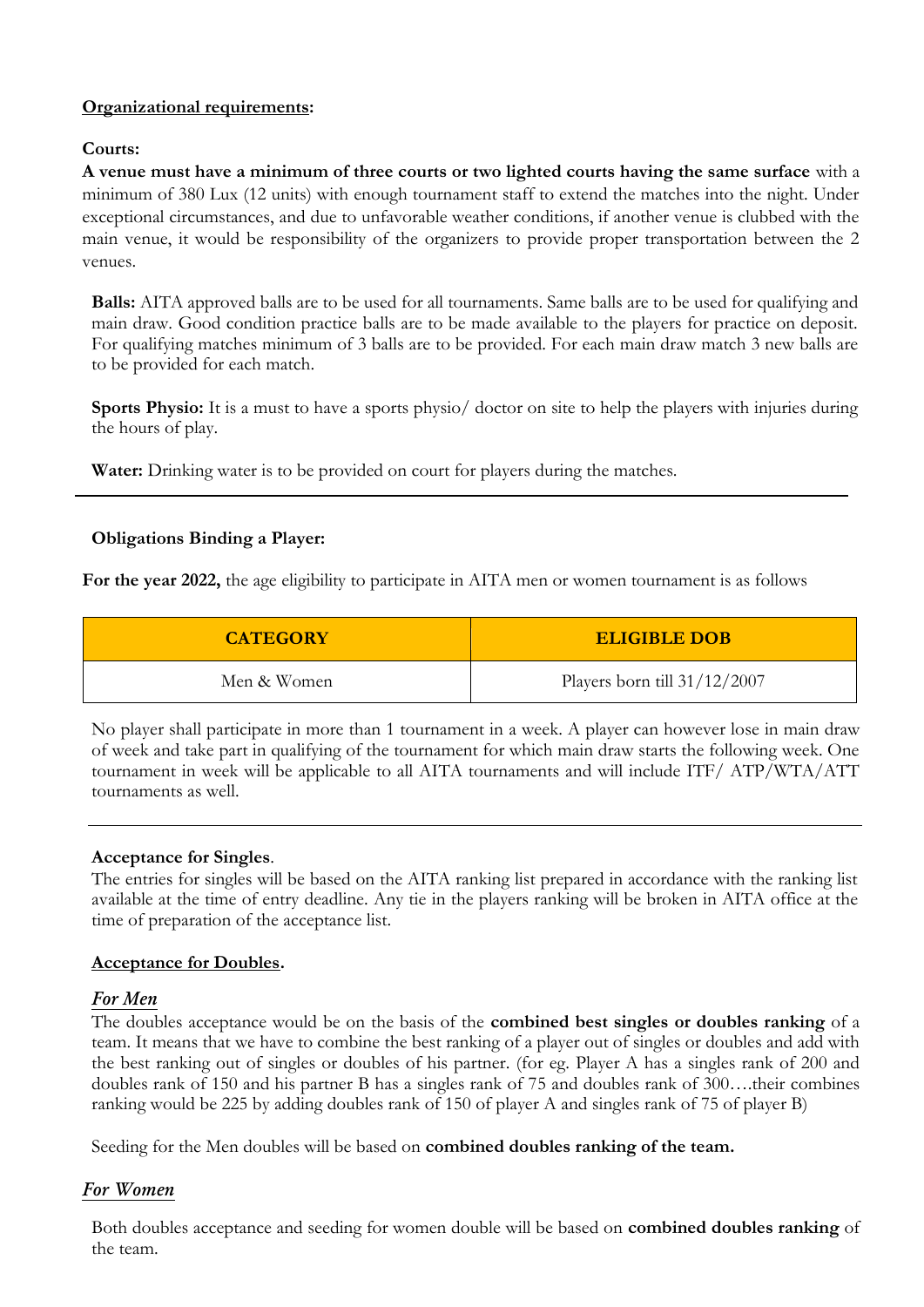# **Prize Money Break down**

# **Below is the prize money break down for both Men and Women Tournaments.**

| <b>Total Prize Money</b> | 100000 | 250000 | 500000 | 750000 | 1000000 |
|--------------------------|--------|--------|--------|--------|---------|
| Singles $(75%)$          | 75000  | 187500 | 375000 | 562500 | 750000  |
| Doubles $(25%)$          | 25000  | 62500  | 125000 | 187500 | 250000  |

| <b>SINGLES</b>        |       |       |       |       |        |
|-----------------------|-------|-------|-------|-------|--------|
|                       |       |       |       |       |        |
| Winner                | 12500 | 31250 | 62500 | 93750 | 125000 |
| Runner up             | 8400  | 21000 | 42000 | 63000 | 84000  |
| Semi final            | 4750  | 11875 | 23750 | 35625 | 47500  |
| <b>Quarter Finals</b> | 2850  | 7125  | 14250 | 21375 | 28500  |
| $2nd$ Round           | 1750  | 4375  | 8750  | 13125 | 17500  |
| Round of 32           | 1200  | 3000  | 6000  | 9000  | 12000  |
|                       |       |       |       |       |        |
| <b>DOUBLES</b>        |       |       |       |       |        |
|                       |       |       |       |       |        |
| Winner                | 6200  | 15500 | 31000 | 46500 | 62000  |
| Runner up             | 3800  | 9500  | 19000 | 28500 | 38000  |
| Semi final            | 1900  | 4750  | 9500  | 14250 | 19000  |
| <b>Quarter Finals</b> | 1200  | 3000  | 6000  | 9000  | 12000  |
| Round of 16           | 800   | 2000  | 4000  | 6000  | 8000   |

**Prize money break up for Nationals will be displayed in the respective fact sheets of the Nationals.**

# **Ranking points and calculation of ranking**.

AITA ranking will take into account the points of **best 8 (eight) tournament results**, played in AITA professional circuit. To this the **Converted ATP/WTA points will be added** by using a multiplying factor of 10 (i.e. ATP/WTA points X 10). Further to this converted points of ITF World ranking points by using a multiplying factor of 1( i.e. ITF world ranking points X 1.0) and converted ATT points by using a multiplying factor of 1 ( i.e ATT points X 1.0) will be added. Further points for interstate Men and Women and national points shall also be added to arrive at final list of points for rankings. There will be no additional point allocated for qualifiers.

| Calculation of AITA Men / Women Ranking            |
|----------------------------------------------------|
| AITA best 8 points                                 |
| ATP/WTA points X10                                 |
| ITF world ranking points X 1                       |
| ATT Points X 1                                     |
| Points for Interstate Men/Women and National Games |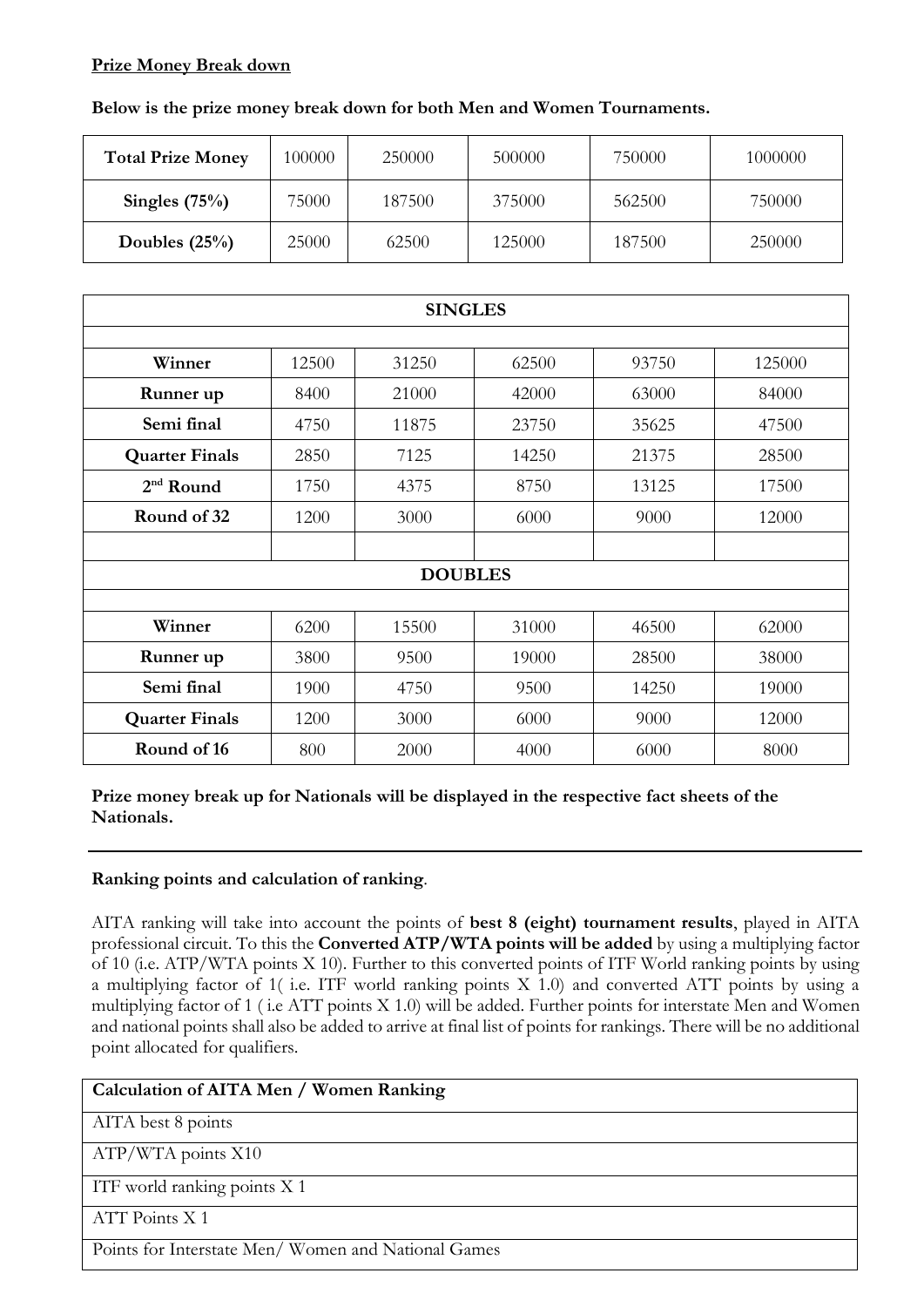| <b>Singles</b><br>(Men/Women) | 1,00,000 | 2,50,000 | 5,00,000 | 7,50,000 | 10,00,000 |
|-------------------------------|----------|----------|----------|----------|-----------|
| Winner                        | 20       | 40       | 75       | 100      | 125       |
| Runner up                     | 15       | 25       | 45       | 60       | 80        |
| Semi final                    | 8        | 15       | 25       | 35       | 50        |
| <b>Quarter Finals</b>         |          |          | 14       | 20       | 30        |
| $2nd$ Round                   | 3        |          |          | 10       | 15        |
| Round of 32                   |          |          |          |          |           |

| <b>Doubles</b><br>(Men/Women) | 1,00,000 | 2,50,000 | 5,00,000 | 7,50,000 | 10,00,000 |
|-------------------------------|----------|----------|----------|----------|-----------|
| Winner                        | 15       | 30       | 50       | 75       | 100       |
| Runner up                     | 10       | 20       | 40       | 50       | 65        |
| Semi final                    |          | 14       | 25       | 35       | 45        |
| <b>Quarter Finals</b>         |          |          | 10       | 15       | 20        |
| Round of 16                   |          |          |          |          |           |

**For Interstate Men, Women and Team event in National Games** each player will get 10 points for winning each singles match. Each player (both partners) will get 10 points each for each doubles match won. For individual matches at National Games point's equivalent to Rs. 5 Lakh AITA tournament will be awarded.

There would a separate singles and doubles ranking list compiled for Men and Women.

# **Draw Sizes**

**Singles Main Draw: - 32 for both Men and Women tournament.**

**Singles Qualifying: - For Rs 1 Lakh and Rs 2.5 Lakhs the Qualifying Draw will be open. For Rs 5 Lakhs/Rs 7.5 Lakhs/Rs 10 Lakhs/Nationals Qualifying Draw will be 64 for Men and 48 Women's tournaments.**

# **Doubles Main Draw:- Draw of 16. There will be no Doubles Qualifying.**

A tournament having prize money of more than Rs 2.5 lakhs may have open draw in **Qualifying** if the following criteria is met:

- 1) Minimum number of courts should be **six** of same surface.
- 2) Special permission is required from AITA at the time of applying for the tournament.

However, Main draw size will be of 32 only.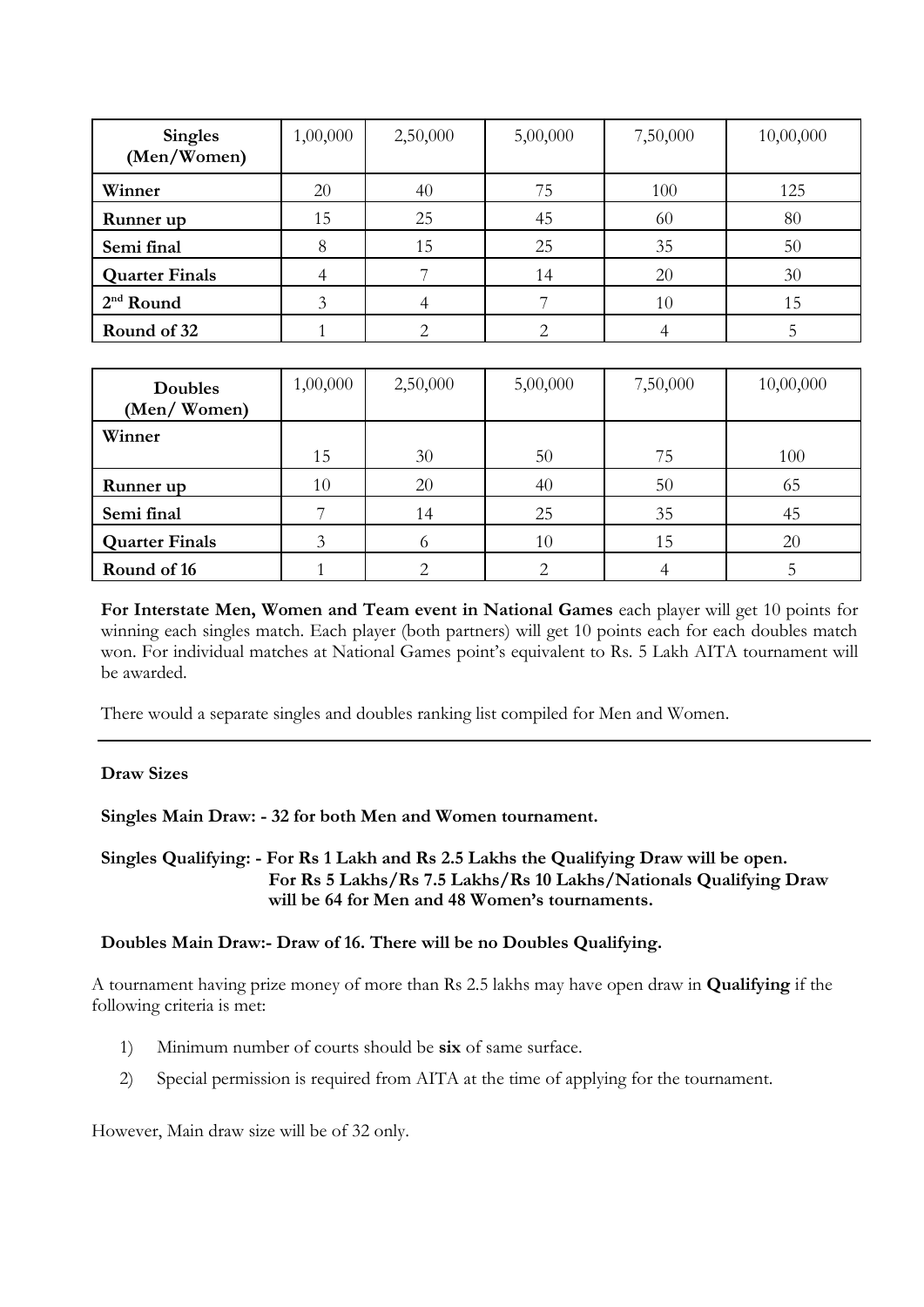# **Sign In Requirements**

# **Telephonic Sign in is allowed with prior permission of the Tournament Referee.**

**Qualifying sign in** will be compulsory. The sign in for qualifying will be uniform for all tournaments to be held on Friday between 12:00-14:00 Hrs. The singles Qualifying draw is to be made latest by 18:00 and displayed prominently as required.

**Main Draw Sign in** is required and shall take place on Sunday between 12:00-14:00 Hrs. The Singles Main Draw shall be made before 18:00 and displayed prominently as required.

**Doubles Sign in** will end of Monday at 12:00 Hrs followed by the draw.

# **Making the Draw:**

All draws should be made immediately after the respective sign-in has closed preferably in the **Referee room or decided by the tournament director** at the venue. All draws shall be made by the Referee (in public) in front of the players. The draw should be signed by two players preferably these players should be from different States to that of the host State.

# **No hand written draws will be permitted.**

#### **Composition of the Draws:**

|                   | <b>Open Draw</b> | Main draw size- | <b>Main Draw Size-</b> | <b>Main Draw Size-</b> |
|-------------------|------------------|-----------------|------------------------|------------------------|
|                   |                  | 32              | 48                     | 64                     |
| Direct-On ranking | ALL              | 23              | 39                     | 55                     |
|                   |                  |                 |                        |                        |
| Qualifiers        | <b>NONE</b>      |                 | 8                      |                        |
|                   |                  |                 |                        |                        |
| Special Exempt    | <b>NONE</b>      |                 |                        |                        |
| Wildcards         | NONE             | <b>NONE</b>     | <b>NONE</b>            | NONE                   |

|                   | Qualifying Draw-32 | Qualifying Draw -48 | Qualifying Draw-64 |
|-------------------|--------------------|---------------------|--------------------|
| Direct-on ranking | 28                 |                     | 6С.                |
|                   |                    |                     |                    |
| Wild cards        |                    |                     |                    |

For Doubles – Draw of 16, all teams to select as per the rules defined earlier. There will no Wild cards, Special Exempt or qualifying for doubles event in any tournament.

#### **\*\* Entry Regulations:**

The **Acceptance List** will be made, taking into account the latest Rankings available on the website.

Whilst making the Acceptance List no player without a ranking will be put in the Main Draw. In case there are vacancies in the Main Draw, these spots shall be filled in by Lucky Losers.

Players with no rankings will remain in the alternates till the time the number of vacancies in the qualifying is equal to the number of unranked players in the alternates.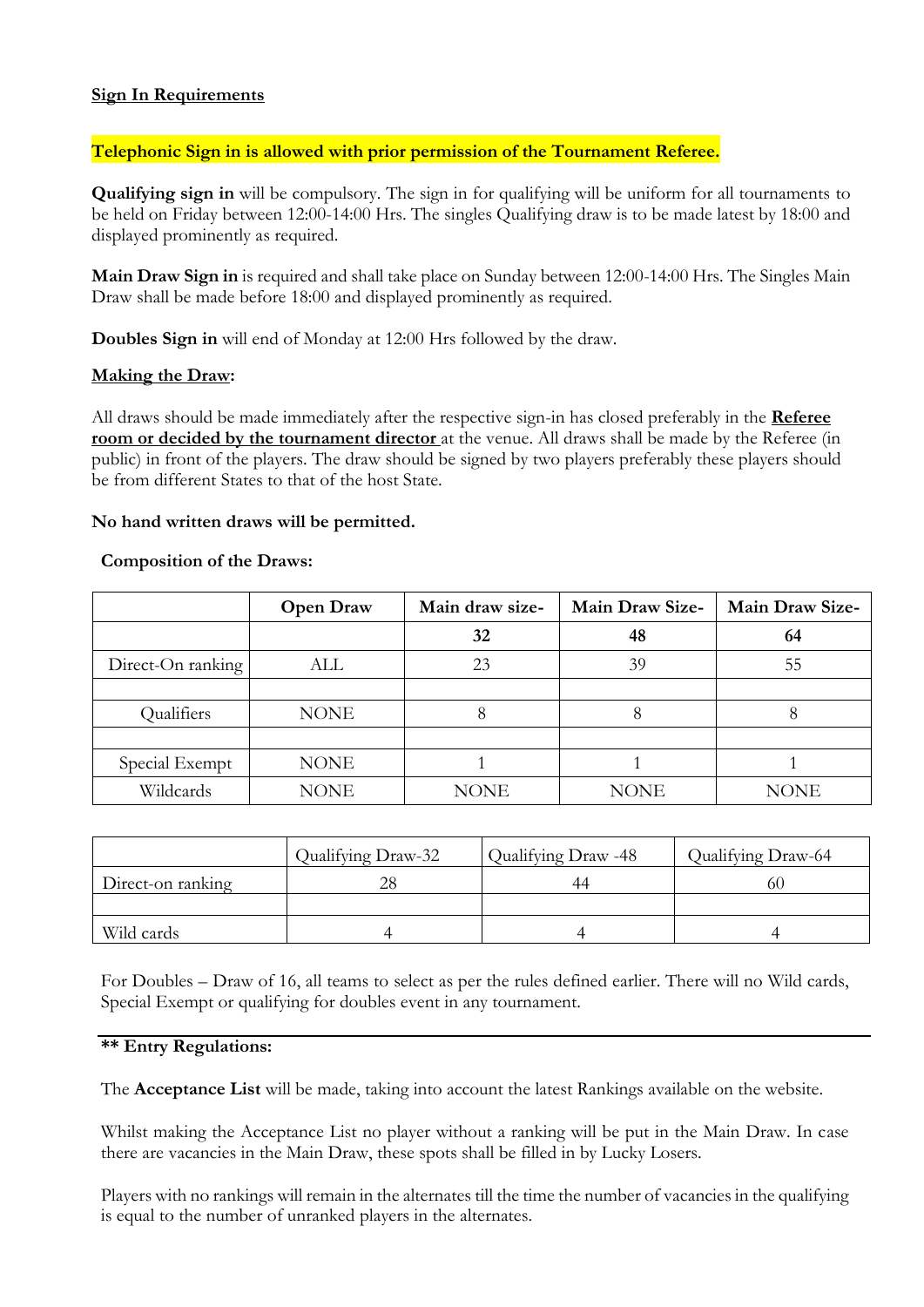If two or more players have the same ranking at the time of making the Acceptance List then there will be a draw of lots.

#### **\*\* Entries**

**Entries for all the tournaments will be taken online**. **Once the player sends the entry through online, he/she will get a confirmation through e-mail as well as the reference number of his/her entry will be available in the player's dashboard.** No Fax OK slip or confirmation by phone is acceptable. Link of online entry system will be available on the tournament factsheet.

Due to an administrative mistake, if a player's entry is missed out the name will be added as No 1 in the qualifying (if the player should have been in the Main Draw) or No 1 in the alternates (if the player should have been in the Qualifying). As and when there is a Withdrawal the player will be moved into his correct place on the acceptance list.

#### **\*\* Entry/Withdrawal Deadlines for Tournaments:**

Entry deadline would be 3 Mondays prior to commencement of Tournament week.

**Acceptance list** would be announced at least, 10 Days prior to commencement of Main Draw. The Acceptance list will be available on the website.

**Withdrawal deadline** would be Monday, (7 days) before the tournament Monday.

**Freeze Deadline** would be Thursday 17:00 prior to tournament. After freeze deadline, no player will be moved up.

#### \*\* **Seeding's:**

Seeding's for the qualifying & Main Draw will be made taking into account the latest **Rankings available**  on the AITA website,

# **\*\* Special Exempt:**

Special Exempt position is given to a player on the Qualifying Acceptance List (entered players only) who has applied for and received exemption from the Qualifying event because he/she is still competing at a "Qualified Tournament" on the day the Qualifying event is scheduled to begin. A "Qualified Tournament" is the singles event of another AITA tournament of the same or higher prize money in the preceding week. Any unused Special Exempt place will be filled by an entered player who has signed in for Qualifying and is to be selected in accordance with his/her position on the Acceptance List. (No 1 position on the qualifying acceptance list after sign in).

In case more than 1 player apply for special exempt and qualify as per above, the latest available AITA ranking will be used to determine the order of players to receive special exempt.

# **No Special exempt is to be given for any other reason as defined above.**

# **\*\* Lucky Losers:**

Any vacancies arising in the first round, ( or in the 2<sup>nd</sup> round in case of byes in the first round ) of the Main Draw, after the completion of the final qualifying round, shall be filled in by Lucky losers as follows: -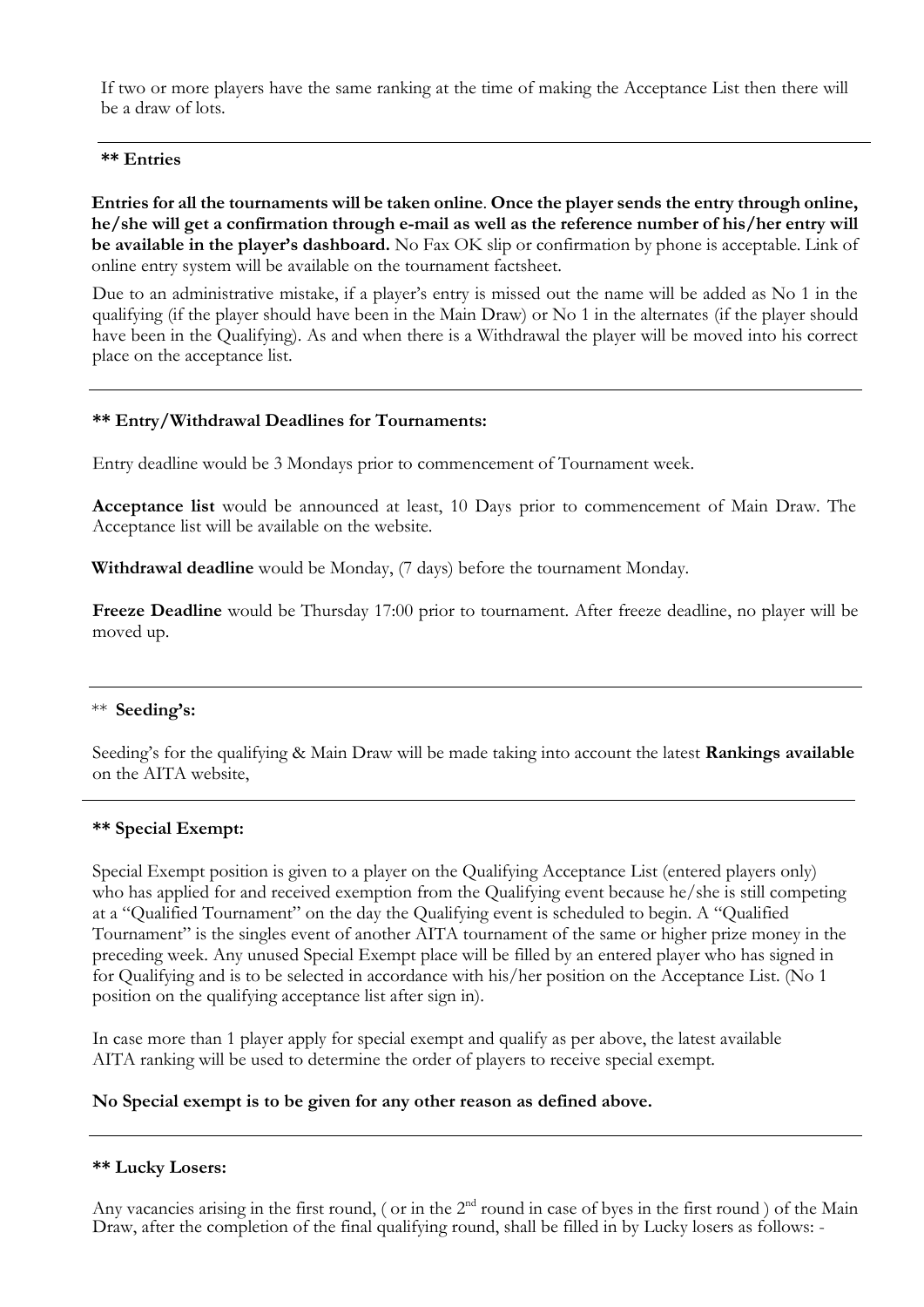1<sup>st</sup> Preference – To all ranked players losing in the final qualifying round **picked up by lots** 

2 nd Preference – To all unranked players losing in the final qualifying round **picked up by lots**

If additional lucky losers are needed the losers of the previous round of qualifying shall be selected in the same manner.

The tournament referee shall conduct a Lucky Loser sign-in at an appropriate time to decide the Lucky Loser spots in the Main Draw. The Lucky Looser sign in time must be put on the tournament notice board well in time but not less than six hours before the sign in time. Lucky Looser sign in will be done every day in case the first round is delayed and not completed on the first or second day of the main draw.

# **\*\* Penalty Points:**

Late Withdrawal – Late withdrawal, in a tournament, will lead to minus 5 points.

**In case of No Show (Main Draw or Qualifying) – minus 10 points.**

\*\* **Tournament Entry Fees:**

 **An Entry fees of ₹1,250 will be charged from each player, for playing. This will cover both Singles and Doubles. Any player playing only singles or doubles will also have to pay same entry fees.**

# **Notes:-**

Players, their coaches, and relatives, accompanying them on site, shall behave professionally at all times. They:-

- a) Shall not use an audible obscenity within the precinct of the tournament site.
- b) Shall not make obscene gestures of any kind within the precincts of the tournament site.
- c) Shall not at any time directly or indirectly verbally abuse any official, opponent, sponsor, spectator or other person within the precincts of the tournament site.
- d) Shall not violently, dangerously or with anger hit, kick or throw a tennis ball or Racquet, within the precincts of the tournament site.
- e) Shall not receive coaching during am match. Communications of any kind, audible or visible between a player and a coach/parent/relatives, may be construed as coaching.

If such violation occurs during a match, the player shall be penalized in accordance with the point penalty schedule of ITF rules and regulations.

In circumstances that are flagrant and particularly injurious to the success of a tournament, or singularly egregious, a single violation of this section shall constitute as a major offence, and a player may be defaulted from the tournament.

Players, their coaches, and relatives, accompanying the players, shall not at any time physically abuse any official, opponent or other person within the precincts of the site, shall not issue, authorize or endorse any public statement within the precincts of the tournament site having, or designed to have, an effect prejudicial or detrimental to the best interest of the tournament and or of the officiating thereof. If such violation occurs during a match or during tournament week, the violation shall be considered as a major offence and the player may be defaulted from the tournament.